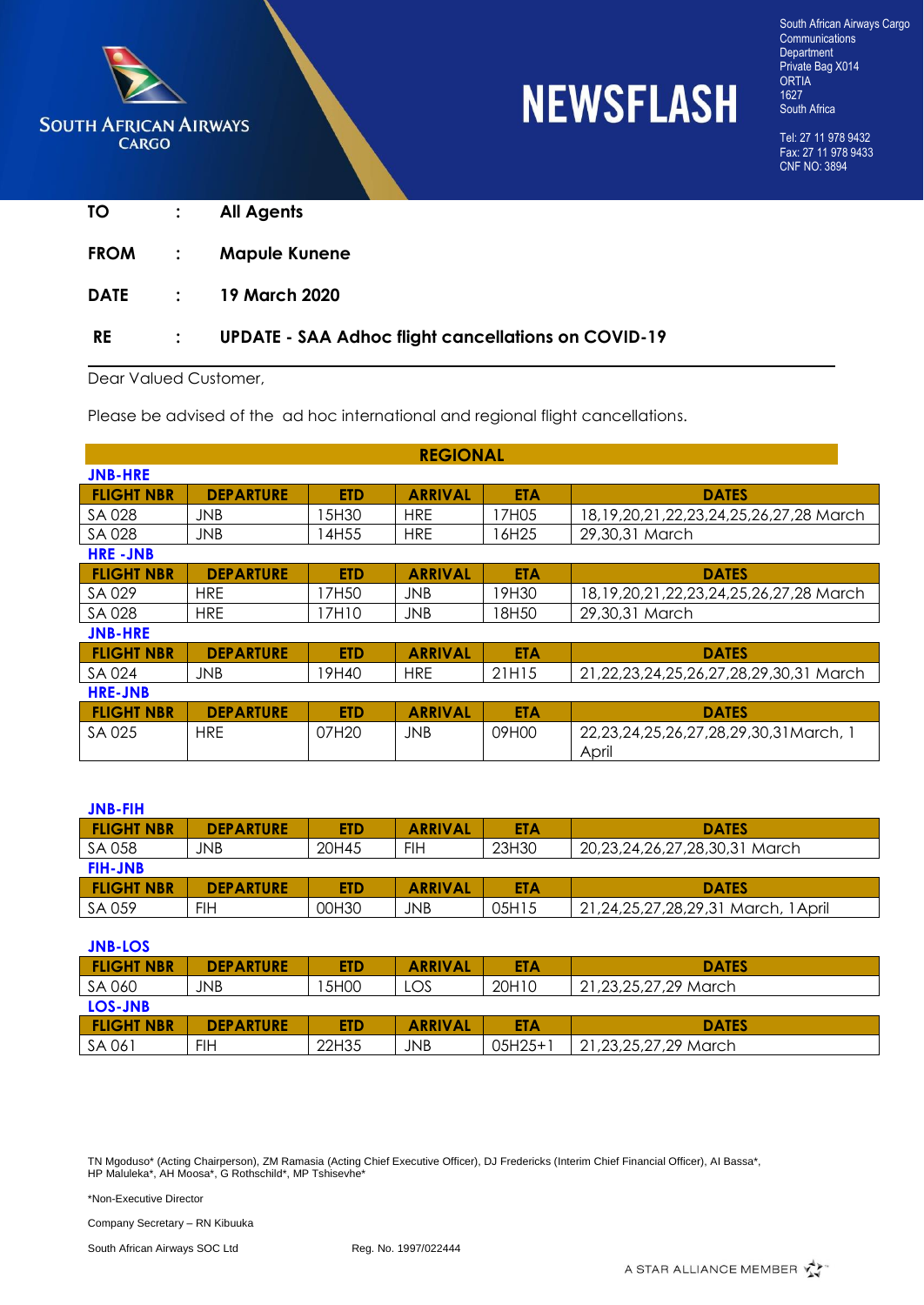| <b>JNB-LUN</b>    |                  |            |                |            |                                                             |
|-------------------|------------------|------------|----------------|------------|-------------------------------------------------------------|
| <b>FLIGHT NBR</b> | <b>DEPARTURE</b> | <b>ETD</b> | <b>ARRIVAL</b> | <b>ETA</b> | <b>DATES</b>                                                |
| SA 064            | <b>JNB</b>       | 15H35      | LUN            | 17H30      | 19, 20, 21, 22, 23, 24, 25, 26, 27, 28, 29, 30, 31<br>March |
| SA 066            | <b>JNB</b>       | 19H05      | LUN            | 21H00      | 20, 21, 22, 23, 24, 25, 26, 27, 28, 29, 30, 31<br>March     |
| <b>LUN-JNB</b>    |                  |            |                |            |                                                             |
| <b>FLIGHT NBR</b> | <b>DEPARTURE</b> | <b>ETD</b> | <b>ARRIVAL</b> | <b>ETA</b> | <b>DATES</b>                                                |
| SA 065            | <b>LUN</b>       | 18H10      | <b>JNB</b>     | 20H10      | 19,20,21,22,23,24,25,26,27,28,29,30,31<br>March             |
| SA 067            | <b>LUN</b>       | 07H20      | JNB            | 09H20      | 21,22,23,24,25,26,27,28,29,30,31March,1<br>April            |

| <b>JNB-LVI</b>    |                  |            |                |            |                            |  |  |  |
|-------------------|------------------|------------|----------------|------------|----------------------------|--|--|--|
| <b>FLIGHT NBR</b> | <b>DEPARTURE</b> | <b>ETD</b> | <b>ARRIVAL</b> | <b>ETA</b> | <b>DATES</b>               |  |  |  |
| SA 048            | JNB              | 10H40      | LVI            | 12H20      | 20,22,24,26,27,29,31 March |  |  |  |
| <b>EBB-JNB</b>    |                  |            |                |            |                            |  |  |  |
| <b>FLIGHT NBR</b> | <b>DEPARTURE</b> | ETD.       | <b>ARRIVAL</b> | ETA        | <b>DATES</b>               |  |  |  |
| SA 049            | .VI              | 13H00      | JNB            | l 4H40     | 20,22,24,26,27,29,31 March |  |  |  |

| <b>JNB-WDH</b>    |                  |            |                |            |                         |  |  |  |
|-------------------|------------------|------------|----------------|------------|-------------------------|--|--|--|
| <b>FLIGHT NBR</b> | <b>DEPARTURE</b> | <b>ETD</b> | <b>ARRIVAL</b> | <b>ETA</b> | <b>DATES</b>            |  |  |  |
| SA 076            | JNB              | 14H30      | <b>WDH</b>     | 16H25      | 25,26 March             |  |  |  |
| SA 078            | JNB              | 19H30      | <b>WDH</b>     | 21H25      | 19,22,23,26,29,30 March |  |  |  |
| <b>WDH-JNB</b>    |                  |            |                |            |                         |  |  |  |
| <b>FLIGHT NBR</b> | <b>DEPARTURE</b> | <b>ETD</b> | <b>ARRIVAL</b> | <b>ETA</b> | <b>DATES</b>            |  |  |  |
| SA 077            | <b>WDH</b>       | 7H15       | JNB            | 19H00      | 25,26 March             |  |  |  |
| SA 073            | <b>WDH</b>       | 06H40      | JNB            | 08H25      | 20,23,24,27,30,31 March |  |  |  |

| <b>JNB-MPM</b>    |                  |            |                |            |                                                  |
|-------------------|------------------|------------|----------------|------------|--------------------------------------------------|
| <b>FLIGHT NBR</b> | <b>DEPARTURE</b> | <b>ETD</b> | <b>ARRIVAL</b> | <b>ETA</b> | <b>DATES</b>                                     |
| SA 144            | JNB              | 15H20      | <b>MPM</b>     | 16H20      | 19,20,21,22,23,24,25,26,27,28,29,30,31,<br>March |
| SA 146            | <b>JNB</b>       | 20H15      | <b>MPM</b>     | 21H15      | 20,21,22,23,24,25,26,27,28,29,30,31<br>March     |
| <b>MPM-JNB</b>    |                  |            |                |            |                                                  |
|                   |                  |            |                |            |                                                  |
| <b>FLIGHT NBR</b> | <b>DEPARTURE</b> | <b>ETD</b> | <b>ARRIVAL</b> | <b>ETA</b> | <b>DATES</b>                                     |
| SA 145            | <b>MPM</b>       | 17H05      | JNB.           | 18H10      | 19,20,21,22,23,24,25,26,27,28,29,30,31<br>March  |

| <b>JNB-EBB</b>    |                  |            |                |            |                                   |  |  |  |
|-------------------|------------------|------------|----------------|------------|-----------------------------------|--|--|--|
| <b>FLIGHT NBR</b> | <b>DEPARTURE</b> | <b>ETD</b> | <b>ARRIVAL</b> | <b>ETA</b> | <b>DATES</b>                      |  |  |  |
| SA 160            | JNB              | 09H35      | EBB            | 14H30      | 20,23,25,,26,27,28,29,30 March    |  |  |  |
| <b>EBB-JNB</b>    |                  |            |                |            |                                   |  |  |  |
| <b>FLIGHT NBR</b> | <b>DEPARTURE</b> | <b>ETD</b> | <b>ARRIVAL</b> | <b>ETA</b> | <b>DATES</b>                      |  |  |  |
| SA 161            | JNB              | 5H20       | JNB            | 18H25      | 20,22,23,25,,26,27,28,29,30 March |  |  |  |

| <b>JNB-LLW</b>    |                  |            |                |            |                                  |
|-------------------|------------------|------------|----------------|------------|----------------------------------|
| <b>FLIGHT NBR</b> | <b>DEPARTURE</b> | <b>ETD</b> | <b>ARRIVAL</b> | <b>ETA</b> | <b>DATES</b>                     |
| SA 170            | JNB              | 10H00      | LW.            | 12H25      | 20,21,23,24,25,26,28,29,30 March |
| SA 170            | JNB              | 10H00      | LLW            | 12H20      | 31 March                         |
| LLW-JNB           |                  |            |                |            |                                  |
| <b>FLIGHT NBR</b> | <b>DEPARTURE</b> | <b>ETD</b> | <b>ARRIVAL</b> | <b>ETA</b> | <b>DATES</b>                     |
| SA 171            | llw              | 13H10      | JNB            | 15H35      | 20,21,23,24,25,26,28,29,30 March |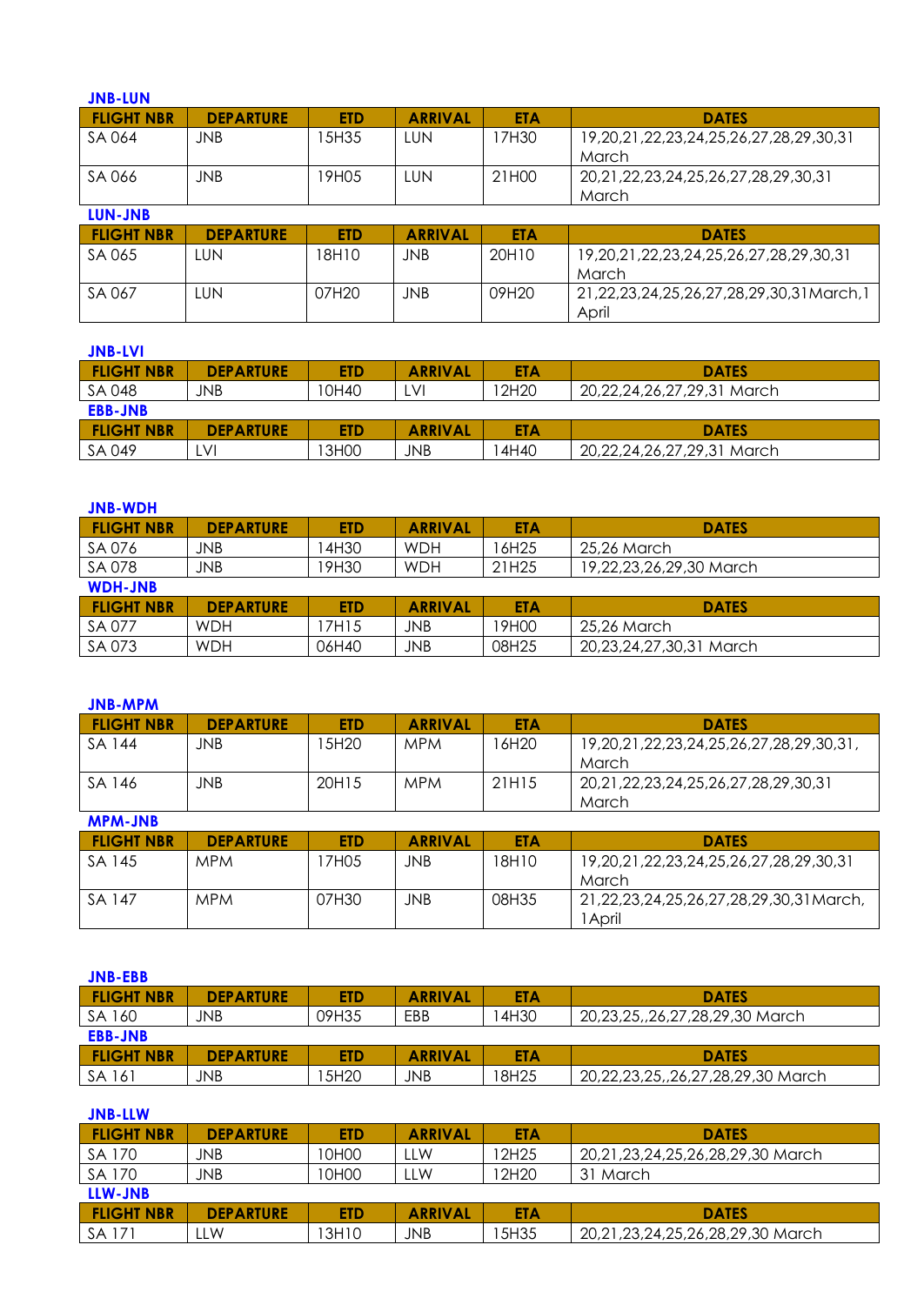| $\overline{\phantom{a}}$<br>$\mathbf{v}$<br>് ഗ | W<br>. | 3H05 | <b>JNB</b> | 5H30 | $\sim$<br>March |
|-------------------------------------------------|--------|------|------------|------|-----------------|
|                                                 |        |      |            |      |                 |

| <b>JNB-NBO</b>    |                  |                  |                |            |                                                  |  |  |  |  |  |
|-------------------|------------------|------------------|----------------|------------|--------------------------------------------------|--|--|--|--|--|
| <b>FLIGHT NBR</b> | <b>DEPARTURE</b> | <b>ETD</b>       | <b>ARRIVAL</b> | <b>ETA</b> | <b>DATES</b>                                     |  |  |  |  |  |
| SA 184            | JNB              | 10H00            | NBO            | 15H00      | 18, 19, 20, 21, 22, 23, 24, 25, 26, 27, 28 March |  |  |  |  |  |
| SA 184            | JNB              | 10H10            | <b>NBO</b>     | 15H05      | 29,30,31 March                                   |  |  |  |  |  |
| <b>NBO-JNB</b>    |                  |                  |                |            |                                                  |  |  |  |  |  |
| <b>FLIGHT NBR</b> | <b>DEPARTURE</b> | <b>ETD</b>       | <b>ARRIVAL</b> | <b>ETA</b> | <b>DATES</b>                                     |  |  |  |  |  |
| SA 185            | NBO              | 5H45             | JNB            | 18H50      | 18, 19, 20, 21, 22, 23, 24, 25, 26, 27, 28 March |  |  |  |  |  |
| SA 185            | <b>NBO</b>       | 5H <sub>55</sub> | JNB            | 19H00      | 29,30,31 March                                   |  |  |  |  |  |

| <b>JNB-DAR</b>    |                  |            |                |       |                               |  |  |
|-------------------|------------------|------------|----------------|-------|-------------------------------|--|--|
| <b>FLIGHT NBR</b> | <b>DEPARTURE</b> | <b>ETD</b> | <b>ARRIVAL</b> | ETA   | <b>DATES</b>                  |  |  |
| SA 186            | JNB              | 10H30      | DAR            | 4H50  | 20,21,24,25,27,28,30,31 March |  |  |
| DAR-JNB           |                  |            |                |       |                               |  |  |
| <b>FLIGHT NBR</b> | <b>DEPARTURE</b> | ETD.       | <b>ARRIVAL</b> | ETA   | <b>DATES</b>                  |  |  |
| SA 187            | DAR              | 5H35       | JNB.           | 18H05 | 20,21,24,27,25,28,30,31 March |  |  |

JNB-MRU SA 190 CANCELLED

• MRU-JNB SA 191 CANCELLED

Due to border closure related to COVID-19

## **INTERNATIONAL**

### **JNB-JFK**

| -------           |                  |       |                |            |                |  |  |  |
|-------------------|------------------|-------|----------------|------------|----------------|--|--|--|
| <b>FLIGHT NBR</b> | <b>DEPARTURE</b> | ETD   | <b>ARRIVAL</b> | <b>ETA</b> | <b>DATES</b>   |  |  |  |
| SA 203            | JNB              | 21H10 | JFK            | $06H40+1$  | 22,27,29 March |  |  |  |
| <b>JFK-JNB</b>    |                  |       |                |            |                |  |  |  |
| <b>FLIGHT NBR</b> | <b>DEPARTURE</b> | ETD   | <b>ARRIVAL</b> | <b>ETA</b> | <b>DATES</b>   |  |  |  |
| SA 204            | JFK              | 1H15  | JNB            | 08H05+1    | 23,28,30 March |  |  |  |

#### **JNB-ACC-IAD**

| <b>FLIGHT</b><br><b>NBR</b> | <b>DEPARTURE</b> | <b>ETD</b> | <b>ARRIV</b><br><b>VAL</b> | <b>ETA</b> | <b>DEPARTU</b><br><b>RE</b> | <b>ETD</b> | <b>ARRIVAL</b> | <b>ETA</b> | <b>DATES</b>   |
|-----------------------------|------------------|------------|----------------------------|------------|-----------------------------|------------|----------------|------------|----------------|
| SA 209                      | <b>JNB</b>       | 17H40      | <b>ACC</b>                 | 21H45      | <b>ACC</b>                  | 23H00      | <b>IAD</b>     | 06H00+1    | 23,26,28 March |

## **IAD-ACC-JNB**

| <b>FLIGHT</b><br><b>NBR</b> | <b>DEPARTURE</b> | <b>ETD</b> | <b>ARRIV</b><br>AL | <b>ETA</b> | <b>DEPARTU</b><br><b>RE</b> | <b>ETD</b> | <b>ARRIVAL</b> | <b>ETA</b>         | <b>DATES</b>   |
|-----------------------------|------------------|------------|--------------------|------------|-----------------------------|------------|----------------|--------------------|----------------|
| SA 210                      | IAD              | 7H40       | <b>ACC</b>         | 08H20+     | <b>ACC</b>                  | 09H20+     | <b>JNB</b>     | 7H05+ <sup>-</sup> | 24,27,29 March |

| <b>JNB-GRU</b>    |                  |            |                |            |                       |  |  |  |
|-------------------|------------------|------------|----------------|------------|-----------------------|--|--|--|
| <b>FLIGHT NBR</b> | <b>DEPARTURE</b> | <b>ETD</b> | <b>ARRIVAL</b> | <b>ETA</b> | <b>DATES</b>          |  |  |  |
| SA 222            | JNB              | 1H10       | GRU            | 16H00      | 19,21,23,25,27, March |  |  |  |
| SA 222            | JNB              | 1H00       | GRU            | 16H30      | 29,30 March           |  |  |  |
| <b>GRU-JNB</b>    |                  |            |                |            |                       |  |  |  |
| <b>FLIGHT NBR</b> | <b>DEPARTURE</b> | <b>ETD</b> | <b>ARRIVAL</b> | <b>ETA</b> | <b>DATES</b>          |  |  |  |
| SA 223            | GRU              | 7H30       | JNB.           | $07H15+1$  | 19,21,23,25,27 March  |  |  |  |
| SA 223            | GRU              | 18H00      | JNB            | $07H25+1$  | 29,30 March           |  |  |  |

## **JNB-LHR**

| <b>FLIGHT NBR</b> | TURE<br><b>DEPART</b> | ETD   | <b>ARRIV</b><br>'AL | <b>ETA</b> | <b>DATES</b>                                  |
|-------------------|-----------------------|-------|---------------------|------------|-----------------------------------------------|
| 234<br>SA         | JNB                   | 20H50 | LHR                 | 06H25+     | つろ つど<br>$\sim$<br>March<br>، ۱ے، ب۔ ب۔<br>∠⊣ |